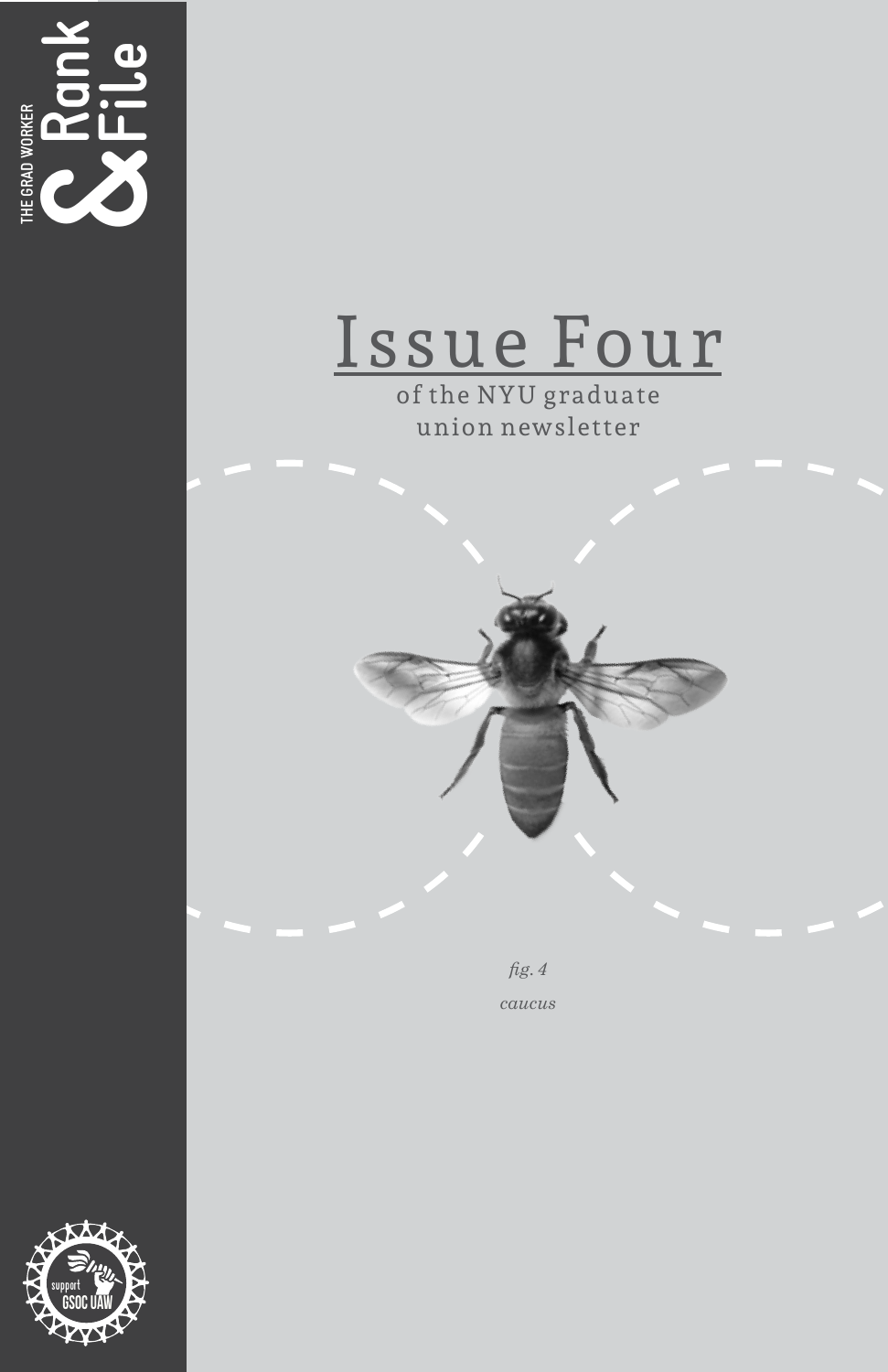# Key Terms In The **Union Fight**<br> **TR** wo weeks ago, NYU finally compiled the

 $\begin{array}{c} \begin{array}{|c} \text{two weeks ago, NYU finally compiled the}\text{first iteration of the Bargaining Unit list}\text{a kind of "keys to the kingdom" for workers like us who need access to benefits.} \end{array}\\\text{We've received lots of questions, so here's a lexiperting to the second work.} \end{array} \end{array}$ first iteration of the Bargaining Unit list, a kind of "keys to the kingdom" for workers like us who need access to benefits. con to help you get a handle on this weird world of bumbling bureaucracy:

# Bargaining unit employee (BUE)

Any grad worker with a union job in a given semester is in the BU and should receive the benefits of our contract. Reasons you might not appear on the first BUE list include: shoddy paper-pushing, especially for recent hires; NYU's denial that your position falls within the BU; NYU's inability to make good lists.

## BU(E) update

NYU hires workers all semester long. They also miss a bunch the first time around. For these reasons, we demand that NYU update the BU list frequently. If you haven't yet but should have received benefits, let us know and we'll try to get you on the next update!

## Union card

We are ALL the union, but signing this card lets NYU know. You can also participate fully as a member of GSOC and will have your dues deducted automatically by NYU when you work. Your benefits are *not* contingent on signing a card, but it's the right thing to do!

## Benefits administration

A fancy word for paying our healthcare premiums, making sure we get raises, and disbursing childcare and dependent healthcare money. This is **NYU's job**, and they're pretty terrible at it. If you haven't gotten what you deserve, get in touch and we'll give them a shout.

#### Individual healthcare premium reimbursement

A mouthful that simply means: if you don't already get health insurance with a funding package, NYU must give you 90% discount for Basic coverage when you work in the BU (XVIII.B in our contract).

## **StuDent**

The punny name for basic dental coverage that now comes free to workers, but see opposite for the problems its clunky administration is causing.

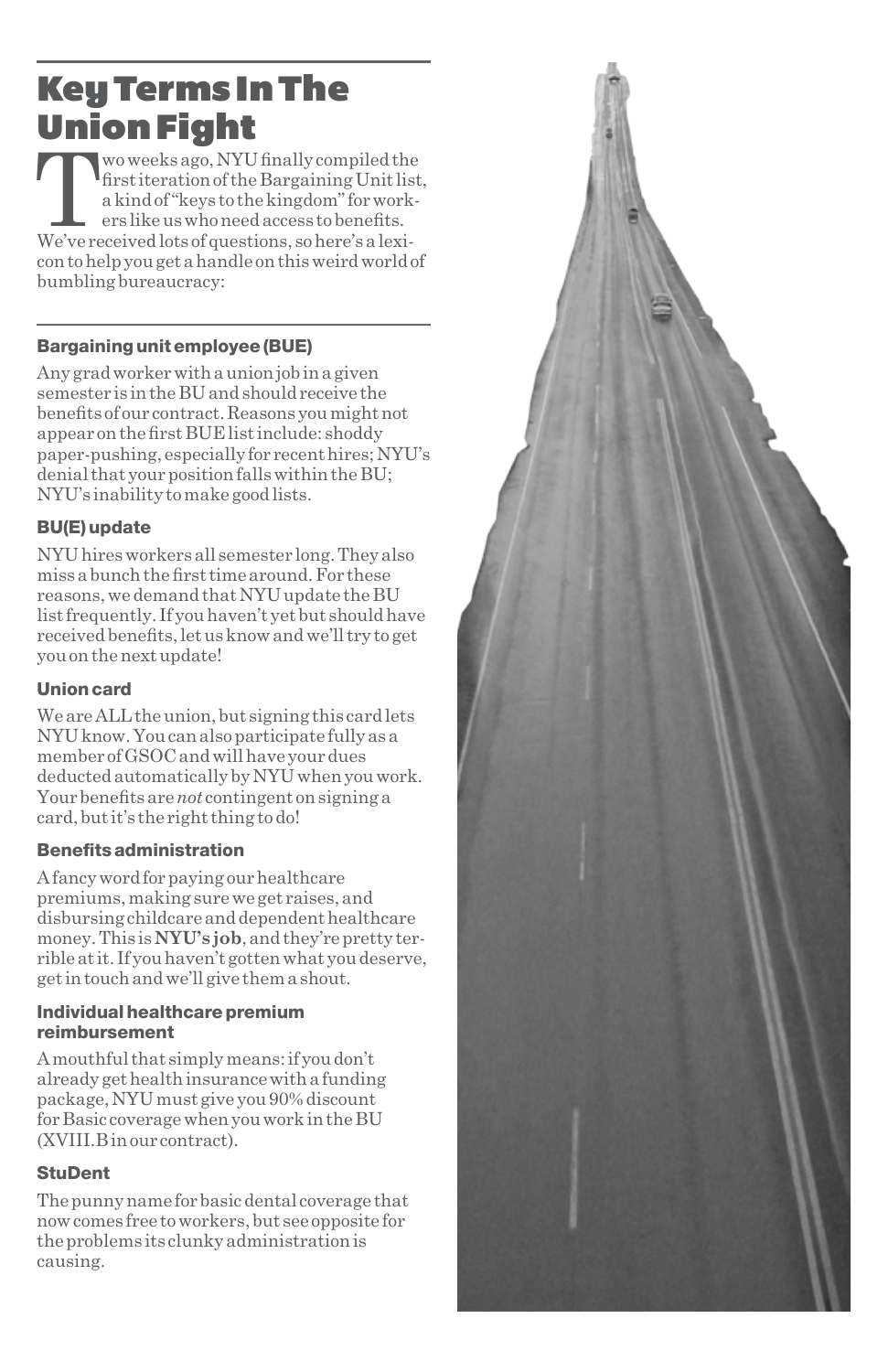# *HEALTHCARE & THE LONG ROAD AHEAD*

Our contract won 90% Basic coverage for workers without health insurance included in their funding packages. But NYU persistently sets up roadblocks to us getting the money that's ours. We detail this and other ongoing problems with grad worker healthcare at NYU.

- Reimbursements should not be a thing. Our contract stipulates a *subsidy* for healthcare that NYU can't figure out how to apply before skewering us with bills they then need to reimburse when they realize we're working, often taking out tax in the reimbursement. **NYU must offer all semester-long appointment letters two weeks BEFORE the semester begins** *and* **communicate effectively with workers** about bill deadlines and consequences for nonpayment. **And no taxes out of money that should've been ours to begin with!**
- NYU administers health insurance on a semesterly basis, but StuDent is for the whole year.  $\bullet$ Until NYU modifies their own dental insurance, spring-only grad workers get half the value as fall-only workers for the same benefit won in our contract. **NYU must grant all workers year-round access to StuDent regardless of semester working.**
- Women's healthcare remains treacherous ground at the Student Health Center, despite clear evidence that it's essential to women's flourishing in higher education. We won a small victory when access to multiple months of birth control was recently made available via the health center, but students still face difficulty negotiating maternity leave and access to services for women. **NYU must demonstrate a commitment to women's health through significant grad worker policy changes.**
- Our colleagues undergoing gender reassignment surgeries have found the NYU student health benefits a nightmare to navigate, costing countless hours to avoid exorbitant fees. **NYU must make available a dedicated trans advocate at the health center and streamline this process.**
- Racism and microaggressions can add up and NYU's record on suicide prevention, particularly for students of color, leaves a lot to be desired. We echo the black and brown coalition's **demands for more diverse mental health professionals,** with experience working with communities of color.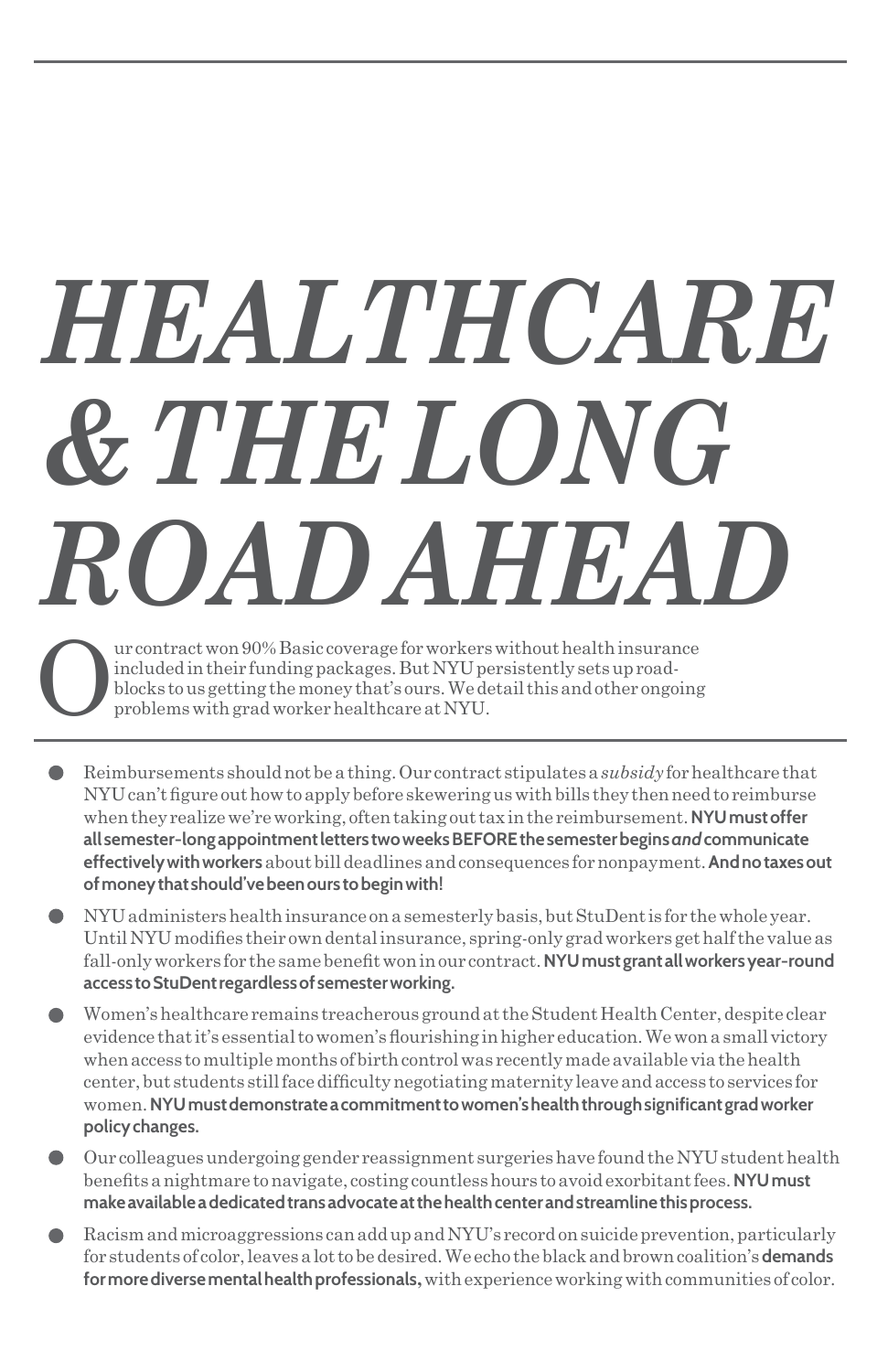

*over and no "official" recourse but this complicated grievance procedure. Read on for a basic guide to grievances, as NYU seems to see it.*

so know your rights and you're sure they've been violated. Maybe it's a missing Letter of Appointment, denial of personal leave, or unreasonable termination—you're sure it's the type of thing NY promised to cover. Should b it's a missing Letter of Appointment, denial of personal leave, or unreasonable termination—you're sure it's the type of thing NYU promised to cover. Should be pretty easy to reconcile, right? After all, it's right there in the agreement.

In practice, though, it's not so simple. Remember that the university is a grand, antique institution, growing over time a patchwork of Departments and Offices with overlapping sets of responsibilities. Paperwork for any given issue must be shuffled around for a period of time sufficient to justly occupy so many administrators and their inflated salaries. The University is working very hard for you, you know.

Fortunately, the official grievance process is codified in Article XX of your contract. Let's take a look—following is a plain-English translation of the text, along with some tips and tricks for navigating your complaint.

Before getting started: Are you sure your request isn't a little unreasonable? After all, you are a scholar; you don't do this for the money.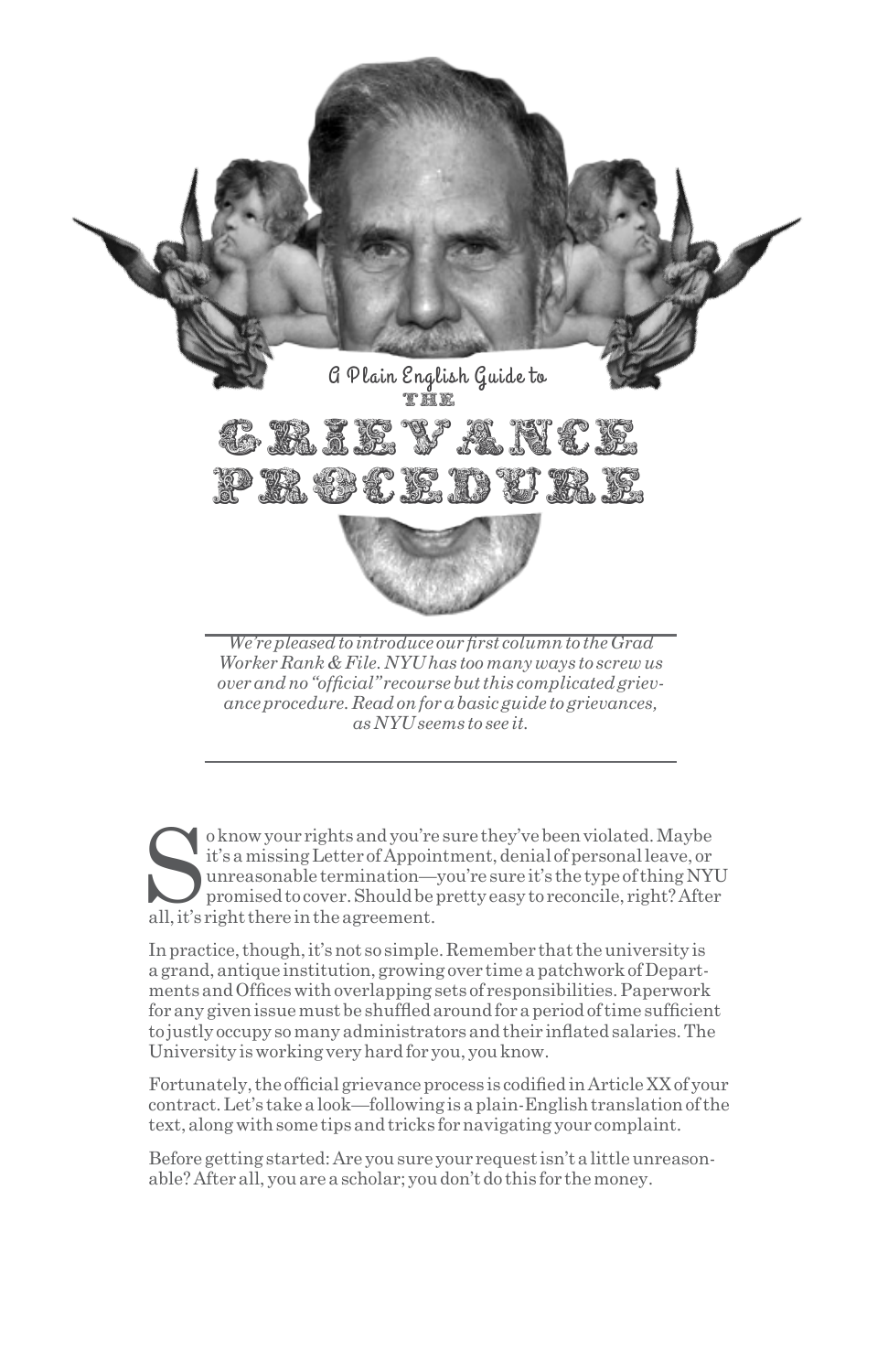

*The graduate employee shall discuss the grievance with the appropriate faculty member or administrator […]. If the grievance is not adjusted satisfactorily to the graduate employee within ten (10) days, the Union may appeal the grievance to Step 2.*

**Translation:** Wait around for ten days while your desperate emails are shuffled from office to office and back again, then proceed to Step 2.

**Tips & Tricks:** If your issue is related to health care coverage, try some breathing exercises. These will help you (a) through the pain, and (b) when you first view your bill.



*Grievances appealed to Step 2 shall be reduced to writing and sent to the Dean of the appropriate school or his/her designee[...].*

**Translation:** Submit a detailed run-down to your Dean and Department Chair. They have ten days to make enough time in their busy schedule (fund-raising) to tell you in person that nothing can be done, and submit that response in writing. The Office of Labor Relations gets copies of all the written stuff, because they are a relevant and efficacious body and definitely won't lose your documents.

**Tips & Tricks:**Actually, have you tried yoga and meditation? It's important to center yourself so you don't get so thrown by life's little accidents you know, missing paychecks, lapsed insurance, stuff like that.



*A grievance not settled in Step 2 may be appealed in writing to the Provost [...] within ten (10) days [...].*

**Translation:** Repeat Step 2 but with those Labor Relations people instead of the Dean.

**Tips & Tricks:** Missing that StuDent refund? Check out *www.cookingonabootstrap.com* for healthy recipes you could make even if you were living below the poverty line—and, while you're there, a healthy reminder of how lucky you are. Things could be worse, you know.

If you've made it this far, congratulations! You have advanced to Arbitration. (Cue boss music.) Stay tuned to the Rank & File for more guidance during this exciting ordeal. In the meantime—you can just ask your parents for a loan, no?

> *As always, please reach out (gsoc@2110uaw.org) if you have a problem that needs fixing and don't want to go at it alone. We're working on ways on making the grievance process work better for us (or to get around it altogether!). NYU doesn't have to have the last word here!!*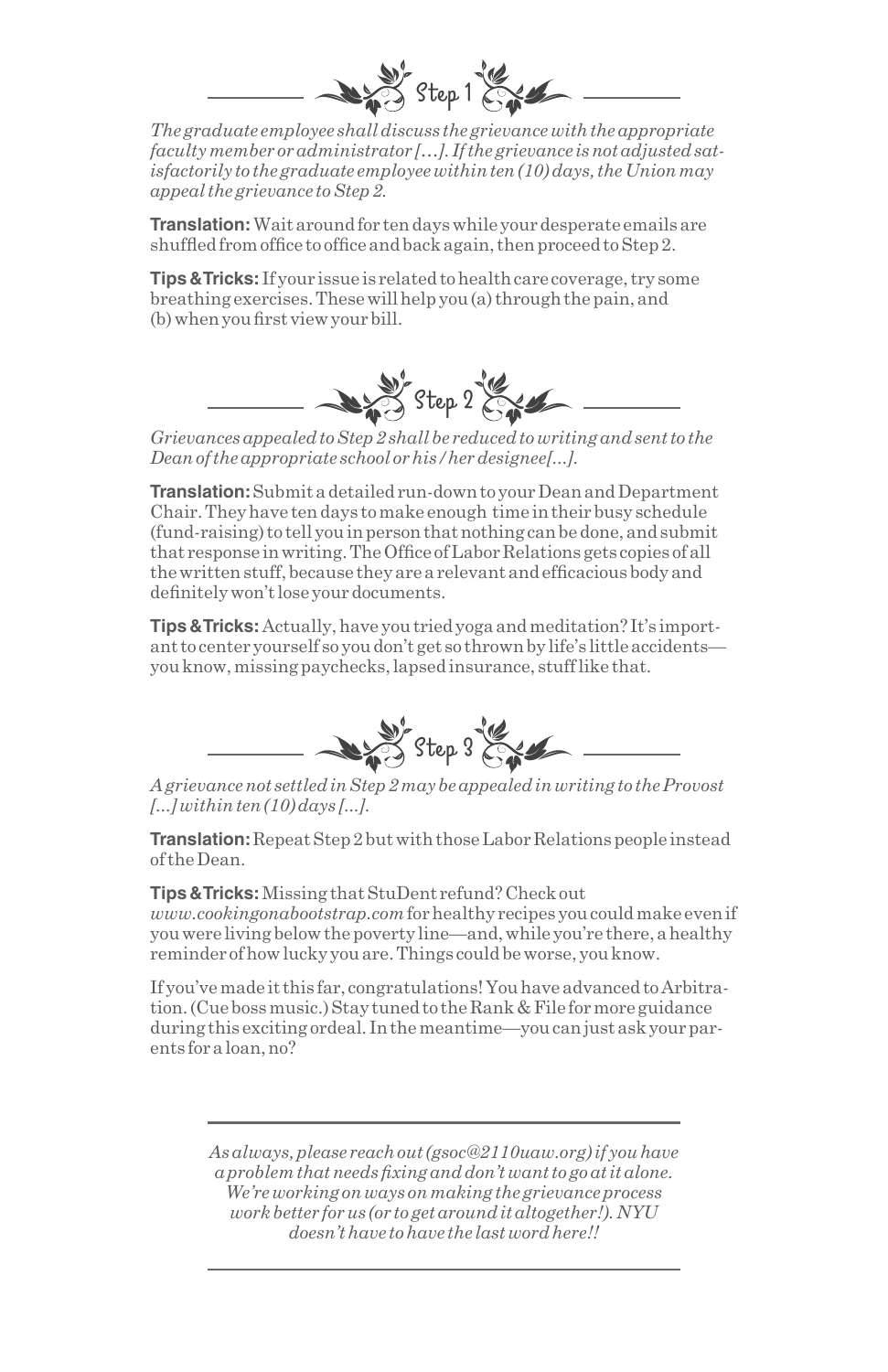# *ONGOING GRIEVANCES*

#### Missing Healthcare Discount

NYU is terrible at getting working students their subsidies in a timely fashion, and they've flat-out refused to pay them for people hired in the last half of a semester, violating our contract. As a result, we have a huge file of cases to grieve. The good news? About half of our healthcare grievances recently were reported to be resolved by NYU. We are still following up on the remainder, but in the meantime, there's reason to be optimistic that more resolutions are coming.

Status: NYU denied two separate Step 3 grievances. Arbitrations pending.

#### Maintenance of Matriculation Fees Not Waived

In Steinhardt and the professional schools, NYU charges thousands of dollars in fees for non-existent courses, despite promising to stop this exploitative practice on the final night of bargaining.

#### Status: Arbitration on April 12

#### StuDent for Spring Workers

NYU is not issuing refunds to people who paid for StuDent (dental) last semester, but are working this semester and thus entitled to a refund. All schools are potentially affected.

#### Status: We will file soon. Contact us if you're affected!

#### Improper Dues Deductions

We've had one report so far of improper dues deductions — if you see a dues deduction in your paycheck that should not be there, please let us know.

#### Misclassification of Workers as Graders/ Tutors

NYU is avoiding paying workers benefits by incorrectly classifying GAs and Course Assistants as graders and tutors, which aren't titles covered by the contract. This is happening in Wagner and at Tandon right now, especially the FRE department.

Status: We're waiting to hear from NYU after a Step 3 grievance.

#### Tandon Incubator Grievance

NYU refuses to recognize workers at the incubators as members of the bargaining unit. They are getting paid with fellowships at or well below minimum wage.

Status: NYU denied Step 3 grievance. Arbitration pending.

#### Cancelled Classes

NYU has been cancelling classes for adjunct workers without giving them comparable work as the contract stipulates. This problem may be ongoing, so be on the lookout.

Status: A few individual arbitrations are coming up. NYU refuses to group these cases together.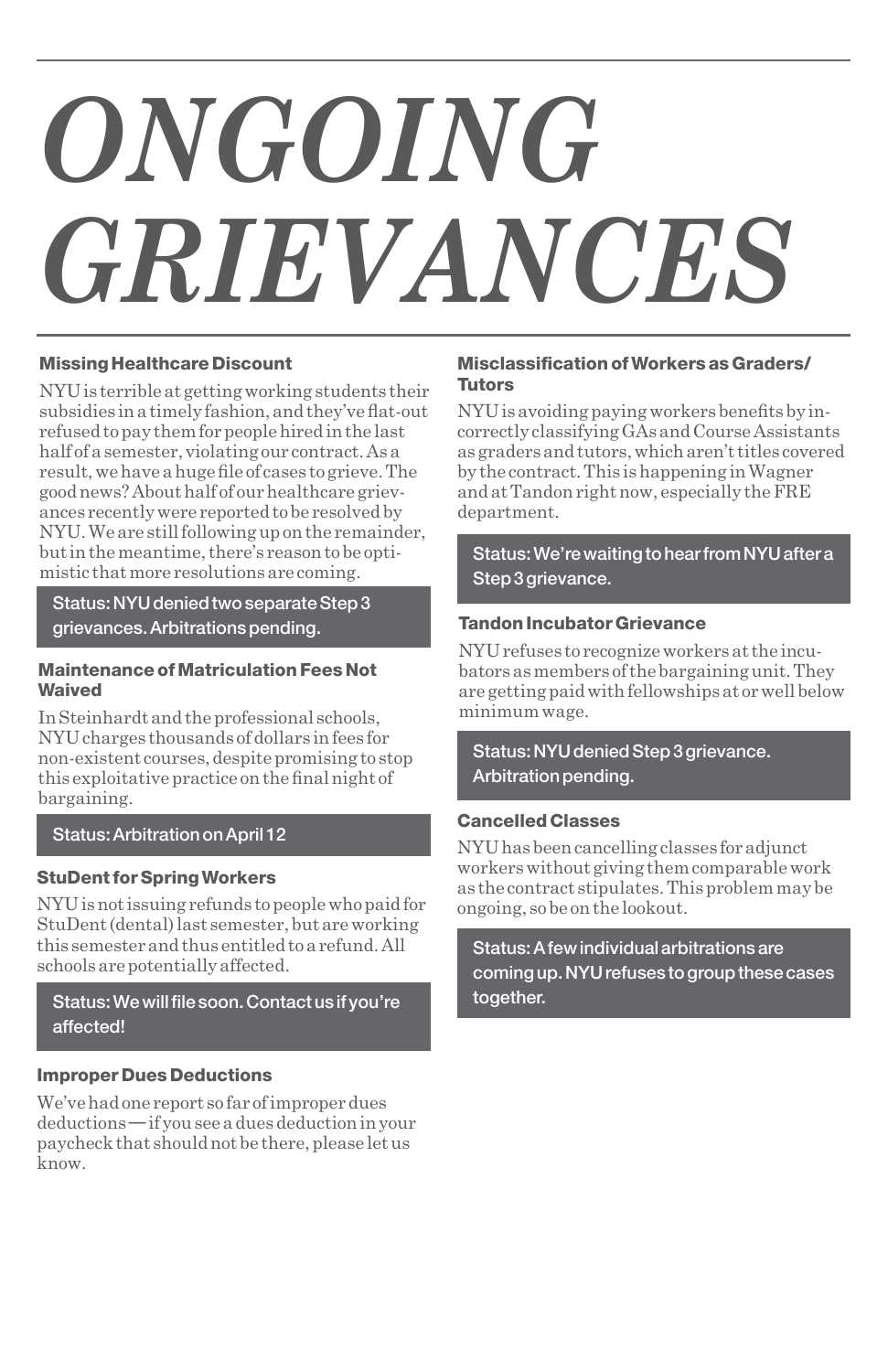# Elections

 $\begin{tabular}{|c|c|} \hline \textbf{lections will take place April 18--22 (ex-act times and locations TBD). These will include electrons for open skewed seats in all four districts.} \end{tabular}$ act times and locations TBD). These will include elections for open steward seats in all four districts.

GSAS Humanities and Social Sciences — at least one (1) open seat

GSAS Sciences — at least one (1) open seat

Steinhardt, Tisch, and the Professional Schools — six (6) open seats

Tandon — nine (9) open seats

# Caucus Updates

#### ACADEMIC WORKERS FOR A DEMOCRATIC UNION (AWDU)

We are NYU-AWDU, part of a nationwide reform caucus of the UAW. We embrace an intersectional, social justice politics of the Left and are committed to supporting struggles at NYU, across NYC, and abroad, including Black Lives Matter, the Fight for \$15, and student movements in South Africa and India. We advocate for changes to the UAW's undemocratic and clientalist status quo through constitutional reform, rank-and-file participatory democracy, and financial transparency. For GSOC, we envision a strong union that leverages mass participation and the power of our labor to fight back against our corporate employer through creative, disruptive, and direct action (and not only the broken grievance procedure). Consider running for a steward or Joint Council seat on our slate! Get in touch at nyuawdu@gmail.com.

# GSOC FOR BDS

Hundreds of graduate student workers at NYU signed an open letter calling on NYU and the UAW to heed calls of Palestinian civil society, including all major Palestinian trade unions, to boycott, divest, and sanction the state of Israel until it respects the rights of Palestinian refugees, ends the military occupation, dismantles the wall, and recognizes the rights of Palestinian citizens to full equality. As a union, we must support Palestinians in their struggle for justice against the Israeli occupation that violates their human and civil rights, and systematically exploits their labor. We will submit our referendum petition at the April Assembly of Stewards meeting. Vote YES on BDS this April to stand up for freedom, equality, and justice for all. http:// laborforpalestine.net/category/gsoc-uaw-2110/

We will also hold elections for at least eight (8) seats at the Local 2110 Joint Council, a six-timesa-year leadership commitment with free dinners and great company from other shops (including media workers, art curators, and university clerical workers) in our Local. If you're interested, get in touch!

LOTS of politics going on this semester. If you want to get in on it by organizing a caucus, read our Caucus and Member List Policy and email a steward! So far, we have four registered caucuses, whose updates you can check out below and at our website.

# 

#### Beers & Cheers for Union Peers

You're invited to our get together for grad union organizers across NYC. We'll swap shop stories, talk tactics, and construct cross-union solidarity between our university organizing drives. Feel free to invite your roommate from Columbia/bff from The New School.

March 24th, 7-9pm, Peculiar Pub, 145 Bleecker St.

#### GSOC FOR OPEN DIALOGUE ON ISRAEL AND PALESTINE

We are a group of GSOC members who oppose the call for our union to endorse the global Boycott, Divestment, and Sanctions movement (BDS). BDS violates academic freedom, shuts down dialogue, undermines co-existence between Israelis and Palestinians, and empowers radical voices on all sides. We are deeply concerned about human rights issues in Israel and Palestine and strongly support constructive dialogue towards a longterm solution. BDS systematically undermines such dialogue, in its attempt to silence all voices that don't support its destructive platform. BDS will not bring peace. By voting NO to BDS, we say YES to peace and open dialogue.

Visit our website at www.OpenDialogueNYU. com, Facebook page, or reach out by email to learn more, ask questions, or join our campaign.

## GSOC FOR BERNIE

We plan to organize for Bernie on the NYU campus, raising awareness about the Bernie Sanders campaign both among GSOC members and the general graduate and undergraduate student body. We are hoping to organize a teach-in before the New York State primary and we are also working on doing some "barnstorms," events where we educate other NYU students about volunteer-working for the Bernie campaign.